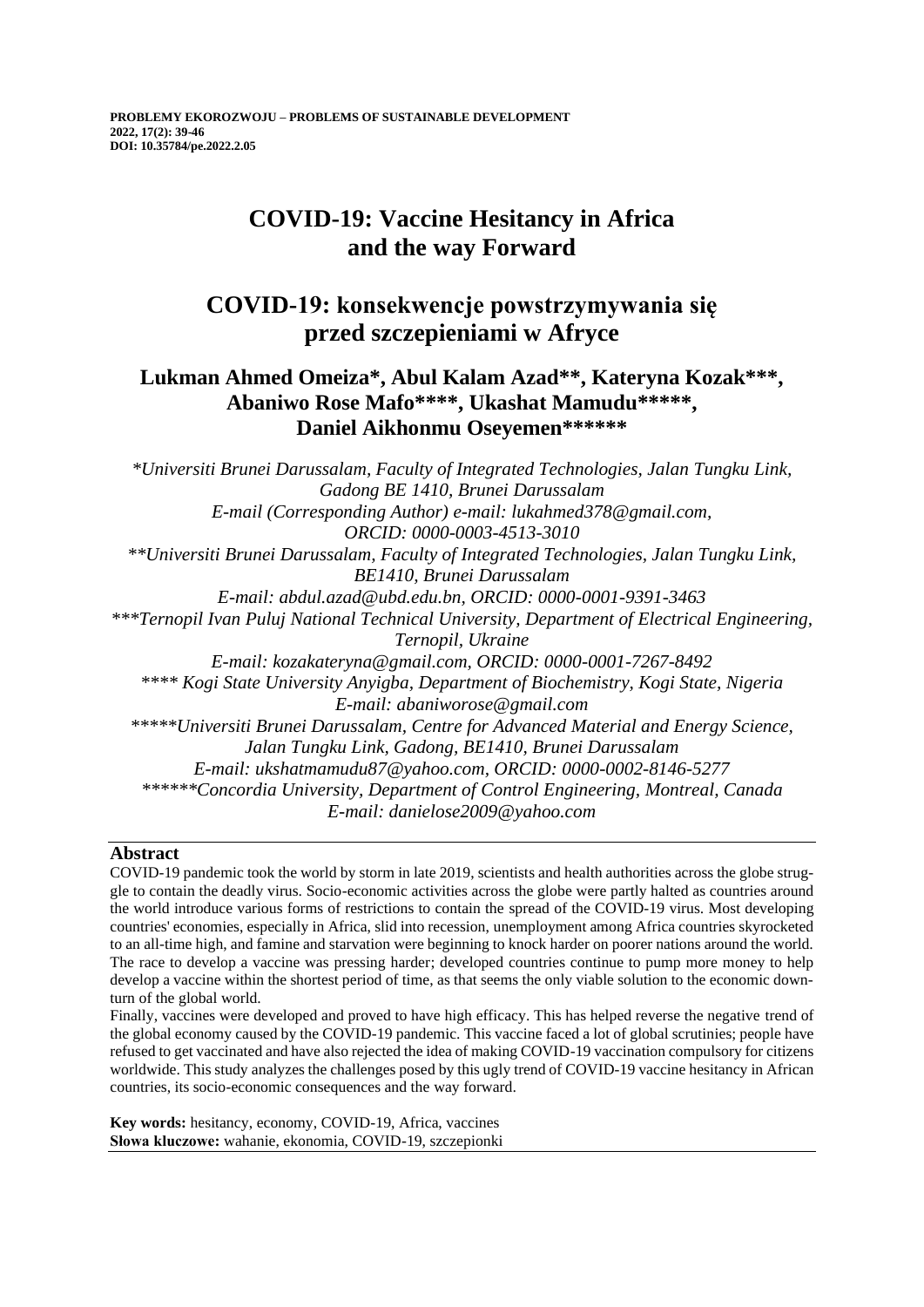#### **Introduction**

The world health organization (WHO) was first informed of pneumonia cases in Wuhan city by the Chinese government on December 31 2019. The causes were unknown when it was first reported (Africa-CDC, 2020). This unknown virus was later identified as a novel coronavirus by the Chinese health authorities on January 7 2021, and it was tagged *2019-nCoV*, before it was fully named COVID-19 virus (Nordling L, 2020). Since the discovery of the new COVID-19 virus in Wuhan, China, there has been a rapid and widespread of the COVID-19 virus across the globe, calling into question if the Chinese authorities reported the discovery of the virus at the right time (WHO, 2020). The widespread of the COVID-19 virus lead to several countries putting up stiff measures to help curb and mitigate the effect of the novel coronavirus on their economy.

In European countries, especially Italy, Spain and Greece, there was a total lockdown of the economy, and the movement of people was restricted (Oppenheim et al., 2019). Schools and Universities were not left out as the world struggled to contain the rampaging spread of the COVID-19 virus. During the first wave of the COVID-19 virus in Europe, Italy alone experience over hundred and thirty thousand dead, with millions of people testing positive to the COVID-19 virus, making Italy the second Country in the world aside from China with the highest COVID-19 fatality rate (Nkengasong & Mankoula, 2020) The U.S. wasn't left out of the raging spread of the deadly COVID-19 virus, hospitals were filled up, and the emergency unit could no longer cope with the large number of people requiring to be admitted into the intensive care unit (ICU) (Daou M, 2020). Several makeshift centres were set up to handle people requiring hospital admission. Health personnel were stretched beyond their normal capacity, and the battle with the COVID-19 virus was becoming freighting, without a cure or vaccine readily available.

In Africa, the COVID-19 virus was first discovered in Egypt (Gilbert et al., 2020) before it hit several other African countries. This led government in the region to introduce several measures to help contain the spread of the deadly virus in the region. These measures were a bit successfully but had an adverse effect on the socio-economy wellbeing of the continent. The economy of South Africa, Nigeria, Ghana and Tanzania begins to contrast in the second quarter of 2020 due to the adverse effect of the measures introduced to help minimize the spread of the COVID-19 virus (Cheema, 2020). African countries were forced to relax the initial measures introduced to help reduce the transmission of the deadly virus, as its effect was biting harder than their economy could handle (Riotta C, 2020). This led to more positive cases during the third quarter of 2020 (Omeiza, 2020). Africa as a whole is prone to so many setbacks from COVID-19; this is partly due to the fact that most African countries are mono-economy, which lacks true economic diversification. The region was the last to be hit by the COVID-19 virus, probably due to its poor healthcare system and its inability to detect the virus on time. The region was already suffering from the impact of COVID-19 due to its trade links with Europe, Asia, and America being partly shut as a result of the restriction introduced in those regions. This paper analyses COVID-19 vaccine hesitancy in Africa, its effect on the economic wellbeing of the region and proffer solutions.

#### **1. The Fear of COVID-19 Vaccination in Africa**

The development of vaccines against the COVID-19 virus was a huge relief to the world, as the pandemic has almost crippled the world economy. Its arrival rejuvenates the world and gives hope to poorer nations, especially those countries whose internally generated revenue depends entirely on foreign tourists. Due to travel restrictions by European countries, Kenya alone lost about eight billion of its annual income from tourism (Hairsine K, 2020). The AstraZeneca/Oxford vaccine developments are more than welcome in most African countries, but there became the COVID-19 hesitancy in Africa (Daou M, 20 C.E.). Why are people scared of getting vaccinated, even after most of the vaccine developed has gotten WHO greenlight? Can we afford to live comfortably with the deadly COVID-19 virus? The answer is a capital no; Africa can't afford a huge number of its population not taking the COVID-19 vaccine. That will spell doom for the economy of the region, and Africa will become a breeding ground for health catastrophe (Lukman Ahmed Omeiza & Salawudeen Ahmed Tijani, 2019).

Most of the problems associated with COVID-19 hesitancy in Africa and, by extension, the world at large can be traced to China. During the early stage of the virus in Wuhan, the Chinese health authorities believed that not much was done to contain the deadly virus (Glassman A, 2020). The time the virus was reported to the world health authorities was questionable, and there was this general belief that the virus was reported late to the world health organization (WHO) (Rage S, 2020). At the time the virus was reported to WHO, it had already gone out of control, forcing the world health organization to declare a global health emergency. This lack of transparency in reporting the virus at the early stage by the Chinese health authorities created a sort of vacuum, and people began to doubt if the virus truly existed. Couple with the speed at which the virus was spreading to other nations, this further heightened the nation of many people around the world that the COVID-19 virus could be a mere hoax (Holmes C et al., 2020a)

Careless political statement by the political elite in the region doesn't help matters. A former U.S. president was quoted to have said that the COVID-19 virus was a China problem and doubted if it truly ever existed until America got hit by the deadly virus (Holmes C et al., 2020b). An African leader was said to have compared the deadly virus to mere flue and Malaria that has been around the region for a longer period of time and that there isn't anything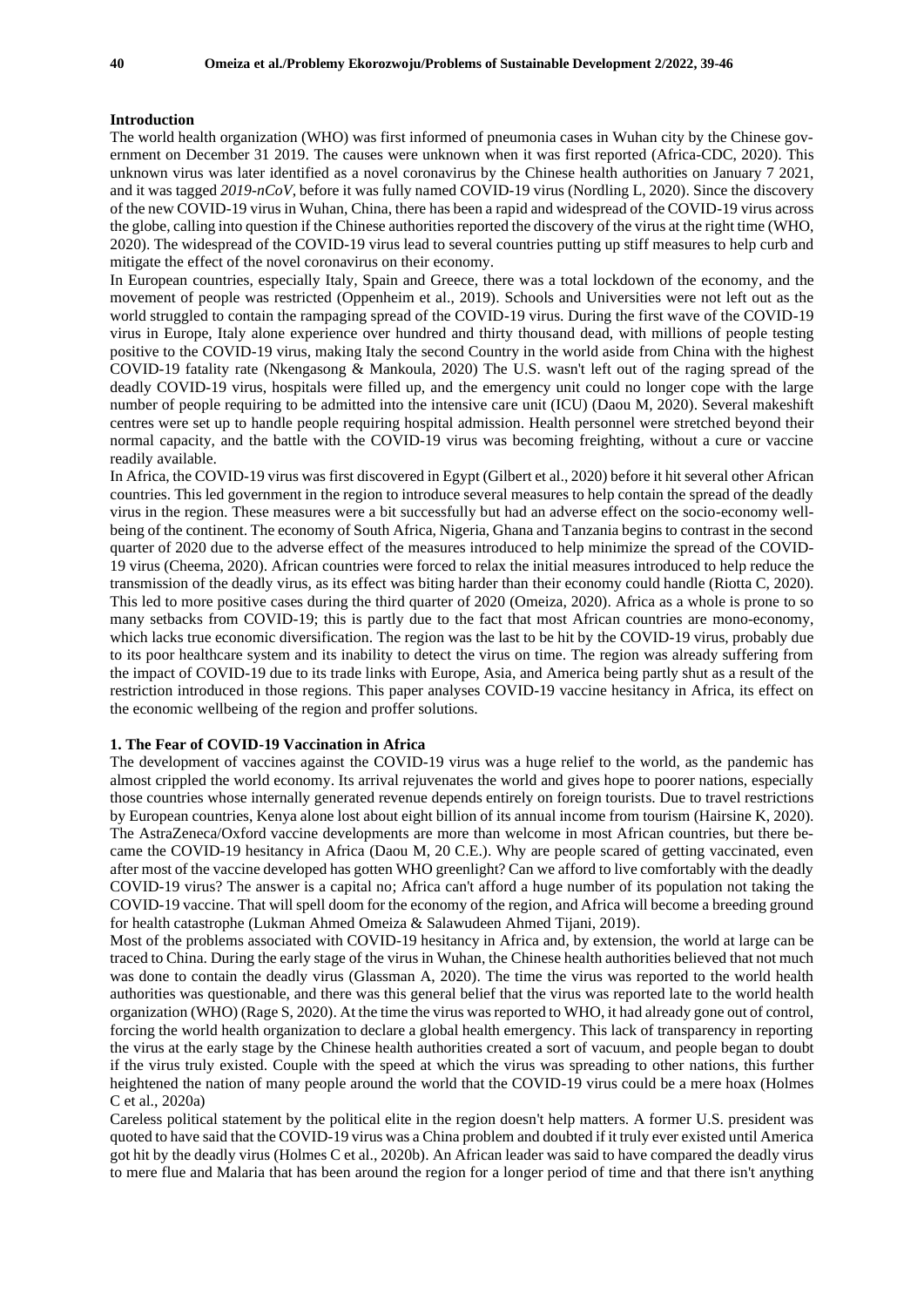to worry about the COVID-19 pandemic (Abia A, 2020). African political classes tend to be more concerned about their political survival rather than putting an end to the deadly virus, thereby making several unguided statements. There were also a lot of concerns over vaccine development and its safety (MOE, 2018). A larger number of people question the speed at which several vaccines were developed and why there have been no vaccines for other equally deadly diseases, like Malaria and HIV/AIDS, which have been in our midst for decades. The deadly Ebola virus and laser fever all have no vaccines or cure, but the world was able to rally together and develop a vaccine for the COVID-19 virus within a period of one year. All this has caused a lot of misinformation within the populace, and getting people to take the vaccine willingly has become a challenge for health authorities in the region. The safety of vaccines developed is also a sort of concern, as there has been a well-documented report of blood clotting from the AZTRA COVID-19 vaccine. The emergency approval given by some countries for the use of the COVID-19 vaccines, despite vaccines not going through the three stages of the clinical trial, has also compounded the misery. In Russia, people were strongly against taking the SputnikV (COVID-19) vaccine because it was still in the last stage of a clinical trial when it was approved for emergency use by the Russian government (Hansrod Z, 2020).

#### **2. Africa's Economy without the COVID-19 Vaccines**

Over the years, the pandemic has had a disastrous and negative effect on the world economy, and their effects tend to outlive the virus itself (Beth P. Bellz et al., 2016). Five decades after the Bubonic Plague of 1348 to1350, the Europe population was much lower than before the pandemic outbreak(Bloom et al., 2013). The effects were devastating for the Europe economy, which resulted in manpower (labour) shortage across European countries and an increase in wage bills; there was also an astronomical increase in the middle class. The flu pandemic of 1918 affected thirty per cent of the world population, killing over six per cent worldwide (San et al., 2020). The United States (U.S.) was the worst culprit of the 1918 flue pandemic (IMF, 2020). Children born during this period were found to attain lower education standards, and there was a high rate of physical disability when compared to children born before this period.

Africa's economy was already in tatters, even though it had not been severely hit by the COVID-19 virus when compared to countries in Asia, America and Europe (Chirisa et al., 2021). The restrictions imposed by countries in that region were already biting hard on the African economy. Cape Verde is the most affected in Africa on a per capita basis; they derive eighteen per cent of its Gross Domestic Product (GDP) from tourism, a sector that has been severely affected by the COVID-19 pandemic. In Kenya, shipments of fresh flowers declined by eighty per cent as the demand from European countries vanished due to Europe COVID-19 related restrictions (Dan-Nwafor et al., 2020). At the beginning of the year 2020, the World Bank projected that the global economy would grow by 2.5 per cent. By June of 2020, that projection has changed to -5.2 per cent (Desson et al., 2021). The touristfocused economy in Africa was projected to be particularly hard hit, including that of Seychelles, which was originally projected to grow at 3.3 per cent and is now projected to decline by 14.4 per cent (Ullah et al., 2021a). African countries whose economy relies heavily on oil also suffered similar faith. As oil price dropped from USD67 per barrel to USD30 a barrel between December 2019 and March 2020. South Sudan, Nigeria, Libya, Algeria, Mauritania and Gabon's economies went into recession between January 2019 and May 2020 as a result of the plummeting price of crude oil (Ullah et al., 2021b).

An increase in COVID-19 related deficits and debts are attributed to a combination of factors, including reduced internal revenues received by tax authorities and increased spending on fiscal and monetary policies designed to cushion the economic impact of the COVID-19 pandemic. Most African countries already faced a high debt to GDP ratio going into the pandemic, including Eritrea (189 per cent), Cape Verde (124 per cent) and Mozambique (104 per cent). Estimates are that the COVID-19 pandemic will cause the loss of an additional USD500 billion in Africa as a result the pandemic, leading to further borrowing and additional debt (Akpoji et al., 2022a).

The education sector has been heavily retard in most African countries. Schools in the region, unlike in advanced countries in Europe, don't have the facility and capabilities to carry out the kind of learning approach deployed by Western countries (Akpoji et al., 2022b). The study from home, which requires an online platform and a lot of technicalities, is not readily available in African Schools. Thereby leading to a total shutdown of Schools for the better part of the year 2020. Studying from home wasn't just possible in African countries starting from the lack of constant electric supply to decaying infrastructure; even in European countries that adopted the virtual learning platform, a lot of challenges were faced with courses that required field trips and practical classes (Akpoji et al., 2022). Most of these courses were pushed forward to the next semester, yet there were a lot of technical difficulties on the part of both the technicians and students, as the number of students will have to double for most of these technical classes in the next semester. Schools in South Africa, Ghana, Tanzania, Gabon and Nigeria were completely closed down for a period of six months. The situation was deicer in Nigeria as the entire first semester of the 2019/2020 academic cycle was cancelled. This creates an academic gap in the student's educational progression, which cannot be filled, leading to one more semester for all the students involved (Akpoji et al., 2022).

The health sector also suffered severe consequences, as more attention was given to COVID-19 patients, to the detriment of other deadly diseases. This causes another health challenge for the healthcare providers, as people continue to die from other ailments due to a lack of adequate attention by medical personnel (MacFarlane et al.,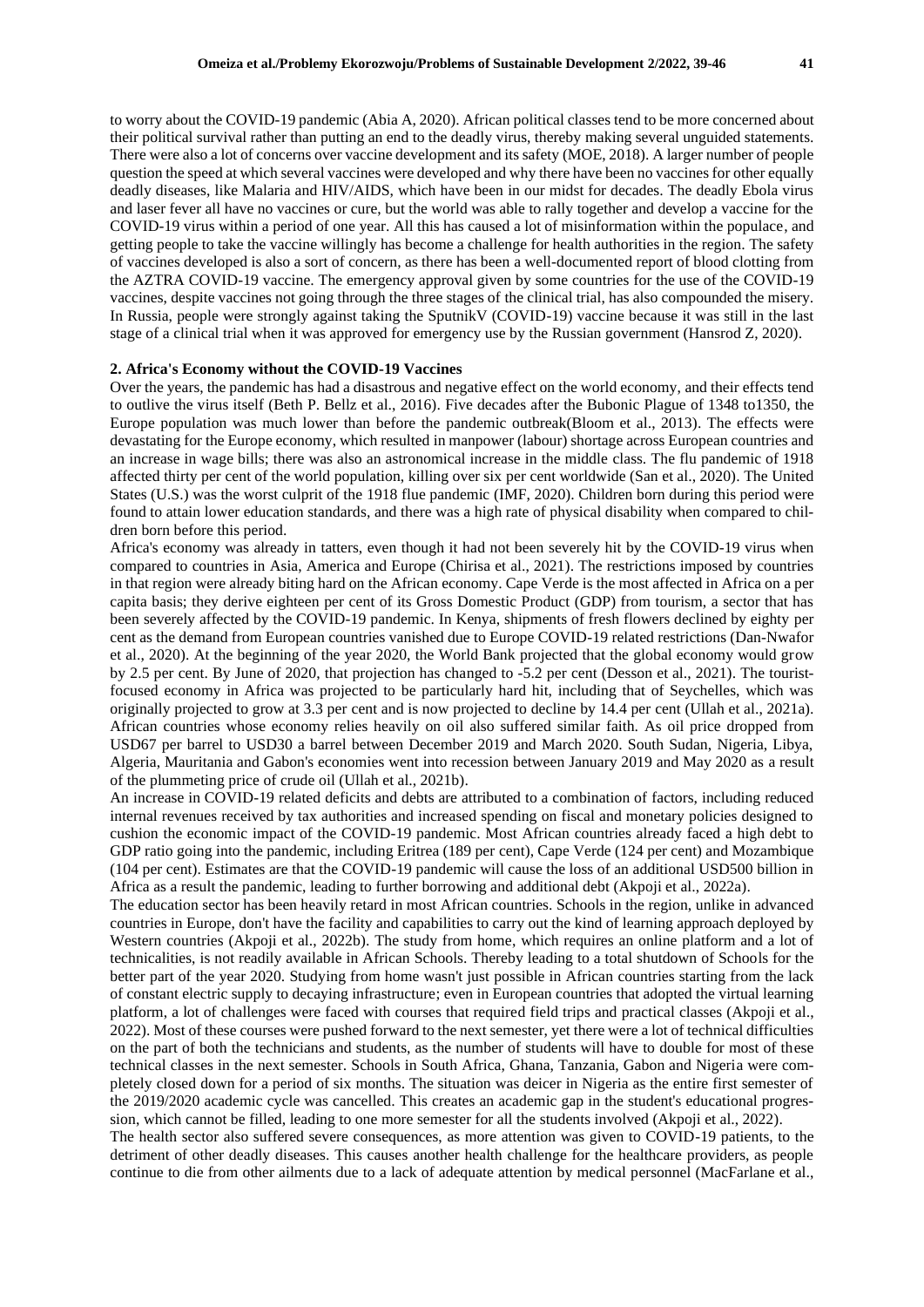2022). Hospitals in the region were also overwhelmed by COVID-19 patients. Medical researchers also switched attention to COVID-19 research, literally making the gains achieved in other equally deadly ailments suffer a huge setback (Petersen et al., 2021).

There is no gain saying the economy of Africa as a whole would have been in a state of comatose without the COVID-19 vaccine. The discovery of the COVID-19 vaccines was a huge relief to African leaders and economic experts in the region. What was more pressing at that time was getting the required funds to purchase the vaccines and get a huge number of its population vaccinated so that the economy could begin its recovery process. Suddenly, appeared the COVID-19 hesitancy in the region. According to a report in Kenya, fifty-five per cent of Oxford/Astra vaccines got expired because health professionals could not administer them to the populace, as people were not willing to get vaccinated (Bair, 2022). Even with the vaccines being free, people were not just ready to get vaccinated; with the already dangerous delta variant of COVID-19 in the region, Africa can't afford a second lockdown of its economy. The only option left is getting people within the region to be vaccinated, as time isn't on the side of policymakers in the region. The Delta variant of the COVID-19 has killed more people in South Africa in the second wave and seems to be more contagious than the first wave of COVID-19.

Since the beginning of the second wave of COVID-19 in Africa, largely caused by the more deadly delta variant, the African Union (A.U.) has increased its campaign to get more people vaccinated, as the region can't afford a second lockdown, outlining the dire economic consequences on the sustainable development goals of the region. This has yielded little or no effect, as people are not just willing to take the vaccines out the fear of the unknown; despite the limited availability of the vaccines in comparison to the population ratio, many got expired and has to be destroyed(Dudhill & Pillai, 2022). This is basically due to a larger population refusing to get vaccinated.

#### **3. Way Forward**

Concerned by COVID-19 hesitancy in the region, a detailed survey was conducted by the Department of Biochemistry, Kogi State University Anyigba, in conjunction with the Science Lab Technology Department, Federal Polytechnic Bida, to help understand the intrigues behind the COVID-19 hesitancy in the region and proffer possible solutions that could be employed by political leaders in Africa to help get a larger number of its population vaccinated. The online survey was conducted in June 2021, with a total number of eight thousand eight hundred and four people taking part the survey. Patent questions were asked based on people's perspectives on COVID-19 vaccines. These questions range from safety concerns of the vaccines, doubts on virus existence, vaccines not of African origins, religious beliefs and lack of clarity on the origin of the virus. The online survey was divided into two sections; the first part tries to understand the reasons behind people's scepticism towards COVID-19 vaccines, their fears, worries and concerns. The second part of the survey allowed the people to proffer answers to their skepticisms. This allows the study to develop a solution that will be people-driven and have maximum effect on the future roadmap to get millions of people vaccinated in Africa. The table.1 below shows the names of institutions and the number of people that took part in the online survey from each institution across the region.

| S/N | <b>Institutions</b>           | woit it i oval hemiloti ol ovali anew ovalveneo diave palerbarte in vite ovi 17 t<br>Country | <b>Number of Participants</b> |
|-----|-------------------------------|----------------------------------------------------------------------------------------------|-------------------------------|
|     |                               |                                                                                              |                               |
|     | Kogi State University Anyigba | Nigeria                                                                                      | 3784                          |
|     | Federal Polytechnic Bida      | Nigeria                                                                                      | 1579                          |
|     | Atebubu College of Education  | Accra                                                                                        | 1255                          |
|     | University of Khartorum       | Sudan                                                                                        | 812                           |
|     | University of Fort Hare       | South Africa                                                                                 | 524                           |
|     | University of Pretoria        | South Africa                                                                                 | 519                           |
|     | <b>ESCAE University</b>       | Benin Republic                                                                               | 411                           |
|     | Catholic University of Bukavu | Congo                                                                                        | 404                           |
|     | Total                         |                                                                                              | 8884                          |

Table 1. Total number of staff and students that participated in the survey

Figure 1 shows the data distribution of people from each institution that took part in the survey. A demographic survey was employed to help understand the opinion of people on the various concerns and to help answer patent questions on COVID-19 hesitancy in Africa.

Figure 2 gives a holistic view of people's perspectives on why they will not take the COVID-19 vaccines.

It's crystal clear that COVID-19 hesitancy in Africa is a real and urgent solution that needs to be put forward by policymakers to help allay the fears and concerns of the people. Vaccines safety is of utmost concern to the people in the region. There are well-documented cases of blood clotting and other side effects associated with the Astra-Zeneca/Oxford vaccine; health officials in the religion have failed woefully to provide answers to this puzzle [38]. Again, the emergency approval given to some of these vaccines during the clinical trial has also made people believe that these vaccines were not properly developed. Hence they are not safe. Health provider in Africa needs to work with the government information department to create awareness of vaccines' efficacy and safety in order for the vaccines to get the trust of the people. People should be made to understand that no vaccine in the world has a hundred per cent efficacy, and none of the COVID-19 vaccines has less than eighty per cent efficacy (Ullah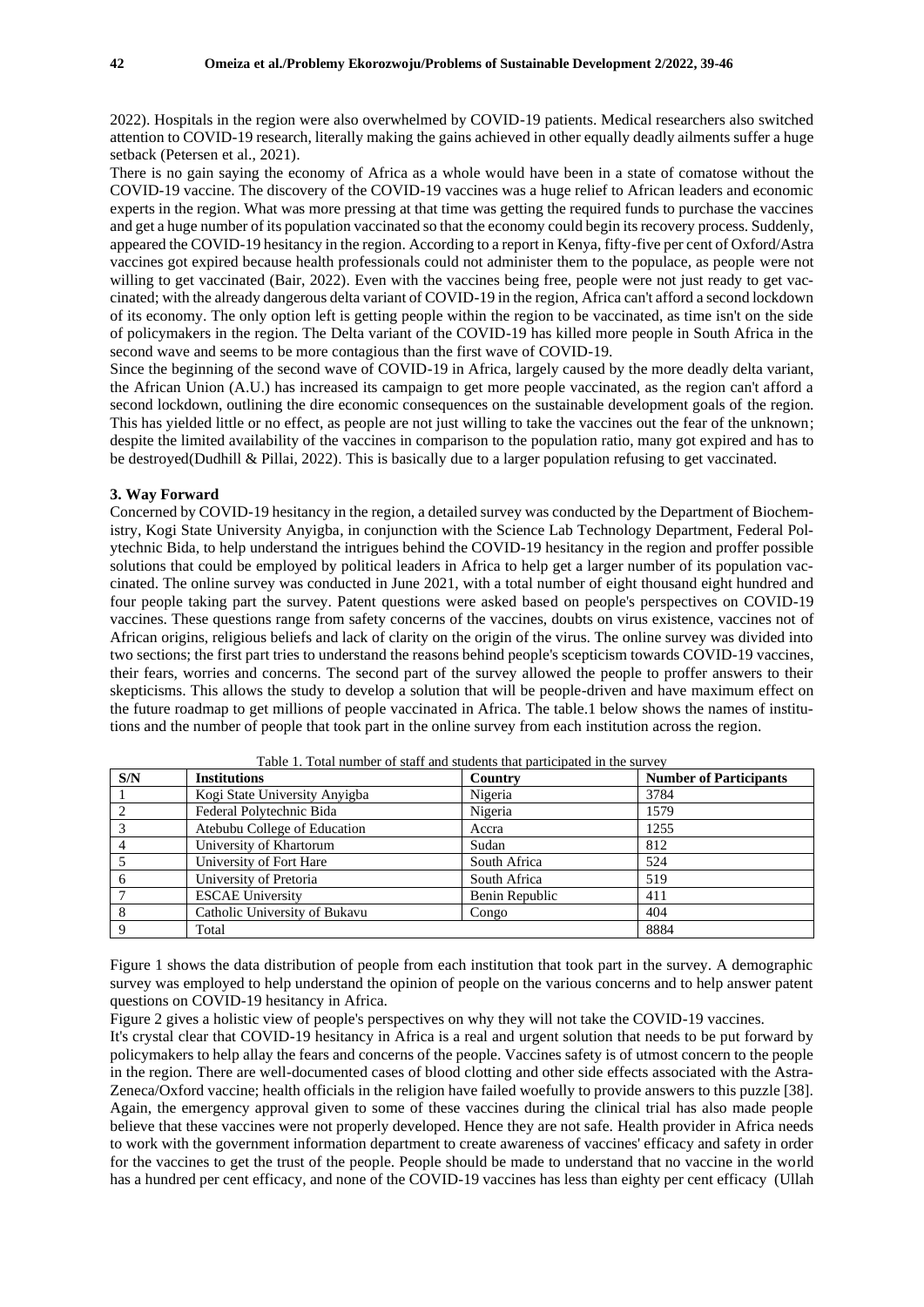

Figure 1. Chart showing numbers of participants in the online survey



Figure 2. The possible reason for COVID-19 vaccines hesitancy in Africa

et al., 2021c). The WHO has satisfied all these vaccines and approved them to be safe, just like every other vaccine approved by it. This mistrust of CVID-19 vaccines is a result of a lack of adequate information on their safety, thereby forcing people to hold on to whatever misinformation they have gotten on the vaccines. Since information is key, healthcare providers need to educate our students, farmers, traditional leaders, religious leaders, government agencies and market women on the safety of these vaccines. In the remark section of the survey, people also complained about the government not being ready to address their fears and complaints; rather than address all the complaints raised, the government is bent on forcing the vaccine on everybody. This has negatively impacted the notion of the people, as they now believe there are other motives from the government rather than the health benefits of the vaccines (Petersen et al., 2021). Africa is now dominated by fake COVID-19 certificates because the government has chosen to enforce the vaccine on it populace rather than addressing their fundamental concerns. The government of each country in the religion, in partnership with Africa Union (A.U.), will need to put resources together to effectively enlighten the people across the religion on the safety and efficacy of the COVID-19 vaccines.

It's quite unfortunate that people still doubt the existence of a virus that has killed more than two million people across the globe. This doubt can be traced back to the early stages of the virus in Wuhan, China. The Chinese authority was a bit late in informing the World Health Organization (WHO) about the novel coronavirus (Akpoji et al., 2022). As at the time it was declared a world health emergency, the virus had already spread to other countries, the speed at which the virus was spreading became a source of concern, and people began to doubt its existence. Several studies have also provided insight into this belief; from the findings of these studies, it was agreed that the virus must have been in existence several months back before the Chinese authorities decided to inform the world. This can only be addressed through a proper government sensitization program on the COVID-19 virus; information is key to unlocking the COVID-19 hesitancy in Africa. A logical and well development program is desperately needed on the side of our policymakers to help get a huge number of the population vaccinated.

Since these vaccines are not manufactured in Africa, there are also considerable fears based on the survey results that this vaccine might not serve the interest of the region. Governments across the religion need to educate Africans that COVID-19 is a global pandemic that requires a united effort across the world. COVID-19 is not confined to any region, and its vaccine origin should not bring any sort of controversy. Moving forward, the African Union (A.U.) needs to develop a roadmap that will ensure that most of the COVID-19 vaccine manufacturing companies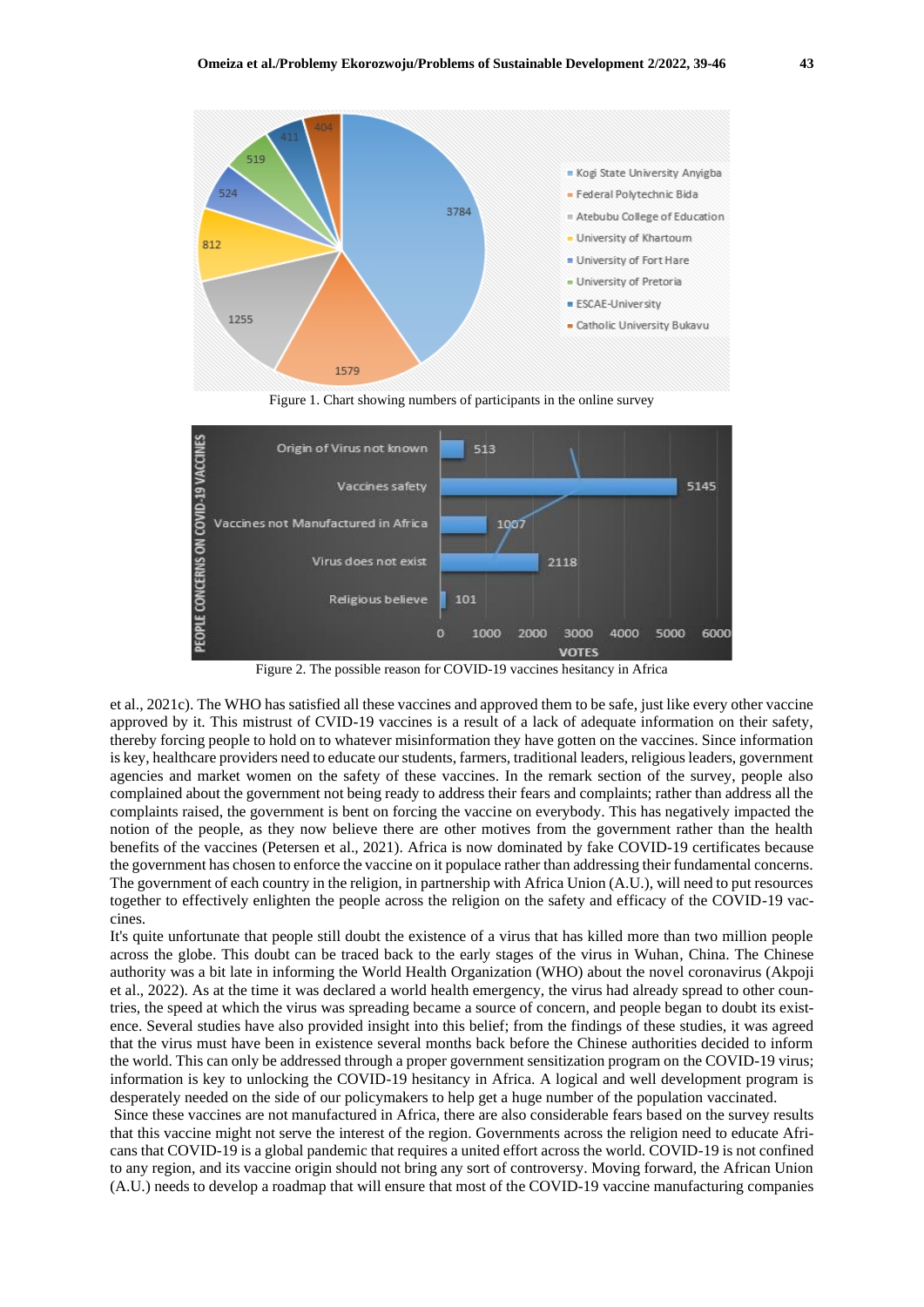are situated in the region. This will go a long way in changing people's perspectives about the vaccines and also help with easy distribution logistics across the continent.

The Gantt chart summarizes people's responses to taking the vaccines across the region if their concerns are adequately addressed.

| <b>S/N</b> | Description                         | Get vaccinted (20%) |                                |  |                  | Get vaccinated (40%) Get Vaccinated (60%) Get Vaccinated (80%) Get vaccinated (100%) |
|------------|-------------------------------------|---------------------|--------------------------------|--|------------------|--------------------------------------------------------------------------------------|
|            | Religious believe                   |                     |                                |  |                  |                                                                                      |
|            | Virus does not exist                |                     | <b><i><u>Undecided</u></i></b> |  |                  |                                                                                      |
|            | Vaccines not Manufactured in Africa |                     |                                |  |                  |                                                                                      |
|            | Vaccines safety                     |                     |                                |  |                  | <b><i><u>Undecided</u></i></b>                                                       |
|            | Origin of Virus not known           |                     |                                |  | <b>Undecided</b> |                                                                                      |

Figure 3. Gantt chart showing the percentage number of people that will take the COVID-19 vaccines if their concerns are addressed

Figure 4 gave a simple process flow that, if adhered to, will go a long way in solving the problem of COVID-19 hesitancy in Africa. The government in the region will need to develop a timeframe for their COVID-19 vaccination program. A team on COVID-19 sensitization will need to be formed to address people's fears and sensitize them on the benefits of being vaccinated. A holistic report on the effects of the vaccines will also need to be made ready so that the government team will be able to address the problem of vaccines' safety with more clarity. This will gain the people's trust, and the government's coarse attitude toward COVID-19 vaccination will also need to stop in order not to give the wrong impression.



Figure 4. Vaccination flow process

#### **4. Discussion**

The study was carried out to help understand the reasons behind the rise in COVID-19 vaccine hesitancy in Africa and fashion ways through which an effective COVID-19 vaccination can be achieved in the region. It's no doubt that the African economy and its sustainable development goals have suffered a lot from the impact of COVID-19. The urgent need to find a way around this ugly development of vaccine hesitancy can't be overemphasized; the region can't afford to be isolated if its people refuse to be vaccinated.

With the help of the online demographic survey, we were able to understand some of the patent questions posed by COVID-19 vaccine hesitancy in Africa and solutions were offered. This will help reduce all the challenges associated with the setback that the vaccines have recently suffered in the region. Why vaccine hesitancy is not going to vanish within seconds, there is a need to tackle them right away in Africa. As the catastrophic effect on the economy will be damaging to the socio-economic development of the region.

#### **5. Conclusion**

Based on the result of the study, it's crystal clear that the major reason for COVID-19 vaccine hesitancy in Africa is inadequate information on vaccine safety and the virus itself. Eighty per cent of the people that participated in the survey said they would take the vaccines if their concerns on COVID-19 vaccines were addressed and if vaccine manufacturing plants were situated in the region.

The study recommends a step by step approach to COVID-19 vaccination in Africa, as illustrated in figure four. The African Union (A.U.), in collaboration with the member state, are expected to form a committee on COVID-19 sensitization in the region. This will help address all the concerns raised by the people, and a smooth road to vaccination will be paved. This study also discourages forceful vaccination, as this tends to create a different notion among the populace. If Africa's economy is to sustain its current economic gains amidst the COVID-19 pandemic, getting a larger number of its population vaccinated will be key to future economic survival.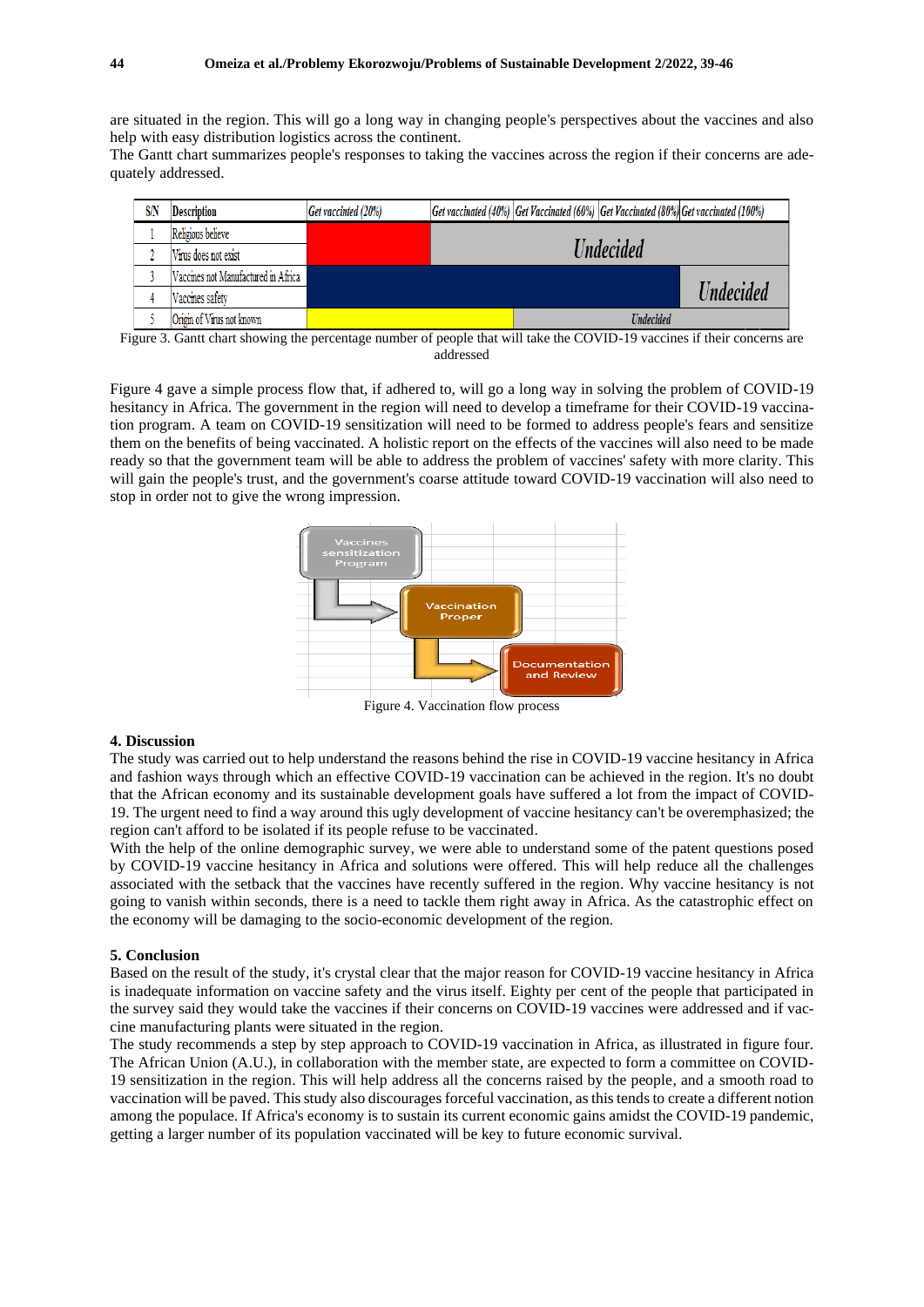#### **Acknowledgements**

This study is based on the demographic online survey carryout by the Kogi State University Anyigba in collaboration with the Federal Polytechnic Bida. The corresponding author will also want to acknowledge the Universiti Brunei Darussalam for the award of UGS scholarship.

#### **References**

- 1. ABIA A., 2020, *In Africa: fewer cases so far, and more preparation needed*. The Conservation. https://theconversation. com/covid-19-inafrica-fewer-cases-so-far-and more-preparation-needed-133539.
- 2. Africa-CDC, 2020, *Covid-19: Update in Africa*. https://twitter.com/AfricaCDC/status/1242724814458105857, May 25.
- 3. AKPOJI U., AMOS M. E., MCMILLAN K., SIMS S., RIFE K., (2022a), Exercising empathy: Pharmacists possess skills to increase coronavirus vaccine confidence, *Journal of the American Pharmacists Association*, 62(1): 296-301, DOI: 10.1016/j.japh.2021.07.016.
- 4. BAIR H., 2022, With an end in sight, *Journal of Pain and Symptom Management*, 63(4): e445-e446, DOI: 10.1016/j.jpainsymman.2021.07.015.
- 5. BETH P. B., INGER K. D., JERNIGAN, D.B., KENYON T.A., NICHOL S.T., O'CONNOR J.P., & Jordan W. TAPPERO J.W., 2016, *Overview, Control Strategies, and Lessons Learned in the CDC Response to the 2014–2016 Ebola Epidemic*, CDC, July 8, https://www.cdc.gov/mmwr/volumes/65/su/su6503a2.htm#contribAff.
- 6. BLOOM D., CAFIERO E., MCGOVERN M., PRETTNER K., STANCIOLE A., WEISS J., BAKKILA S., ROSEN-BERG L., 2013, *The Economic Impact of Non-Communicable Disease in China and India: Estimates, Projections, and Comparisons*, DOI: 10.3386/w19335.
- 7. CHEEMA S. (ed.)., 2020, *Governance for Urban Services*, Springer Singapore, DOI: 10.1007/978-981-15-2973-3.
- 8. CHIRISA I., MMAYHIMA B., NYEVERA T., CHIGUDU A., MAKOCHEKANWA A., MATAI J., MASUNDA T., CHANAENGERWA E. K., MACHINGURA F., MOYO S., CHIRISA H., MHLOYI M., MURWISA A., MHANDARA L., KATSANDE R., MUCHENA K., MMANJEYA E., NYIKA T., MUNDAU L., 2021, The impact and implications of COVID-19: Reflections on the Zimbabwean society, *Social Sciences & Humanities Open*, 4(1): 100183, DOI: 10.1016/j.ssaho.2021.100183.
- 9. DAN-NWAFOR C., OCHU C. L., ELIMIAN K., OLADEJO J., ILORI E., UMEOKONKWO C., STEINHARDT L., IGUMBOR E., WAGAIJ., OKWOR T., ADERINOLA O., MBA N., HASSAN A., DALHAT M., JINADU K., BADARU S., ARINZE C., JAFIYA A., DISU Y., IHEKWEAZU C., 2020, Nigeria's public health response to the COVID-19 pandemic: January to May 2020, *Journal of Global Health*, 10(2), DOI: 10.7189/jogh.10.020399.
- 10. DAOU M., (2020), *Is Africa, with its low rates so far, ready to face the coronavirus pandemic,* France24, https://www.france24.com/en/20200312-is-africa-with-its-low-rates-so-far-ready-to-face-thecoronavirus-pandemic.
- 11. DESSON Z., KAUER L., OTTEN T., PETERS J. W., PAOLUCCI F., 2021, Finding the way forward: COVID-19 vaccination progress in Germany, Austria and Switzerland, *Health Policy and Technology*, 100584, DOI: 10.1016/ j.hlpt.2021.100584.
- 12. DUDHILL H., PILLAI A., 2022, P.11 Improving COVID-19 vaccine uptake in pregnant women: a local quality improvement project, *International Journal of Obstetric Anesthesia*, 50S: 12, DOI: 10.1016/j.ijoa.2022.103307.
- 13. GIBERT M., PULLANO G., PINOTTI F., VALDANO E., POLETTO C., BOELLE P.-Y., D'ORENZIO E., YAZDANPANAH Y., EHOLIE S. P., ALTMANN M., GUTIERREZ B., KKRAEMER M. U. G., COLIZZA V., 2020, Preparedness and vulnerability of African countries against importations of COVID-19: a modelling study, *The Lancet*, 395(10227): 871-877, DOI: 10.1016/S0140-6736(20)30411-6.
- 14. GLASSMAN A., 2020, *Coronavirus and low-income countries: ready to respond*, Center for Global Development, https://www.cgdev.org/blog/coronavirus-and-low-income-countries-ready-respond.
- 15. HAIRSINE K., 2020, *Africa has been spared so far from coronavirus,* Deutshe Welle, https://www.dw.com/en/aboutdw/profile/s-30688.
- 16. HANSROD Z. (2020). *China makes massive donation of medical supplies to fight coronavirus in Africa*, RFI, http://www.rfi.fr/en/international/20200323-china-africa-coronavirus-alibaba-health-medicalequipment.
- 17. HOLMES C., BOYCE M., KATZ R., 2020, *Africa is not Starting from Scratch on COVID-19'*, Think Global Health, https://www.thinkglobalhealth.org/article/africa-not-starting-scratch-covid-19.
- 18. IMF, 2020, *World Economic outlook*.
- 19. LUKMAN A.O., SALAWUDEEN A. T., 2019, Improving The Effectiveness Of Geregu Electrical Power Network. *Proceedings Of the IV International Conference On the Theoretical And Applied Aspects In Radio Engineering, Instrument Making And Computer Technologies*: 313-316.
- 20. MACFARLANE C., LITCHFIELD K., SISK J., 2022, A digital future in antenatal education-unintentional benefits from a pandemic, *International Journal of Obstetric Anesthesia*, 50S: P12, DOI: 10.1016/j.ijoa.2022.103308.
- 21. MOE, 2018, Statistical report on international students in China, *Ministry of Education China,* http://en.moe.gov.cn/ news/press\_releases/201904/t20190418\_378586.html.
- 22. NKENGASONG J. N., MANKOULA W., 2020, Looming threat of COVID-19 infection in Africa: act collectively, and fast, *The Lancet*, 395(10227): 841-842, DOI: 10.1016/S0140-6736(20)30464-5.
- 23. NORDLING L., 2020, *A ticking time bomb: Scientist worry about coronavirus spread in Africa*, Science Mag, March 27, https://www.sciencemag.org/news/2020/03/ticking-time-bomb-scientists-worry-about-coronavirus-spread-africa.
- 24. OMEIZA L. A., 2020, Discrete-Time Controller Design for Pitch Channel, *International Journal for Research in Applied Science and Engineering Technology*, *8(*5): 2192-2202, DOI: 10.22214/ijraset.2020.5360.
- 25. OPPENHEIM B., GALIVAN M., MADHAV N. K., BROWN N., SERHIYENKO V., WOLFE N. D., AYSCUE P., 2019, Assessing global preparedness for the next pandemic: development and application of an Epidemic Preparedness Index, *BMJ Global Health*, 4(1): e001157, DOI: 10.1136/bmjgh-2018-001157.